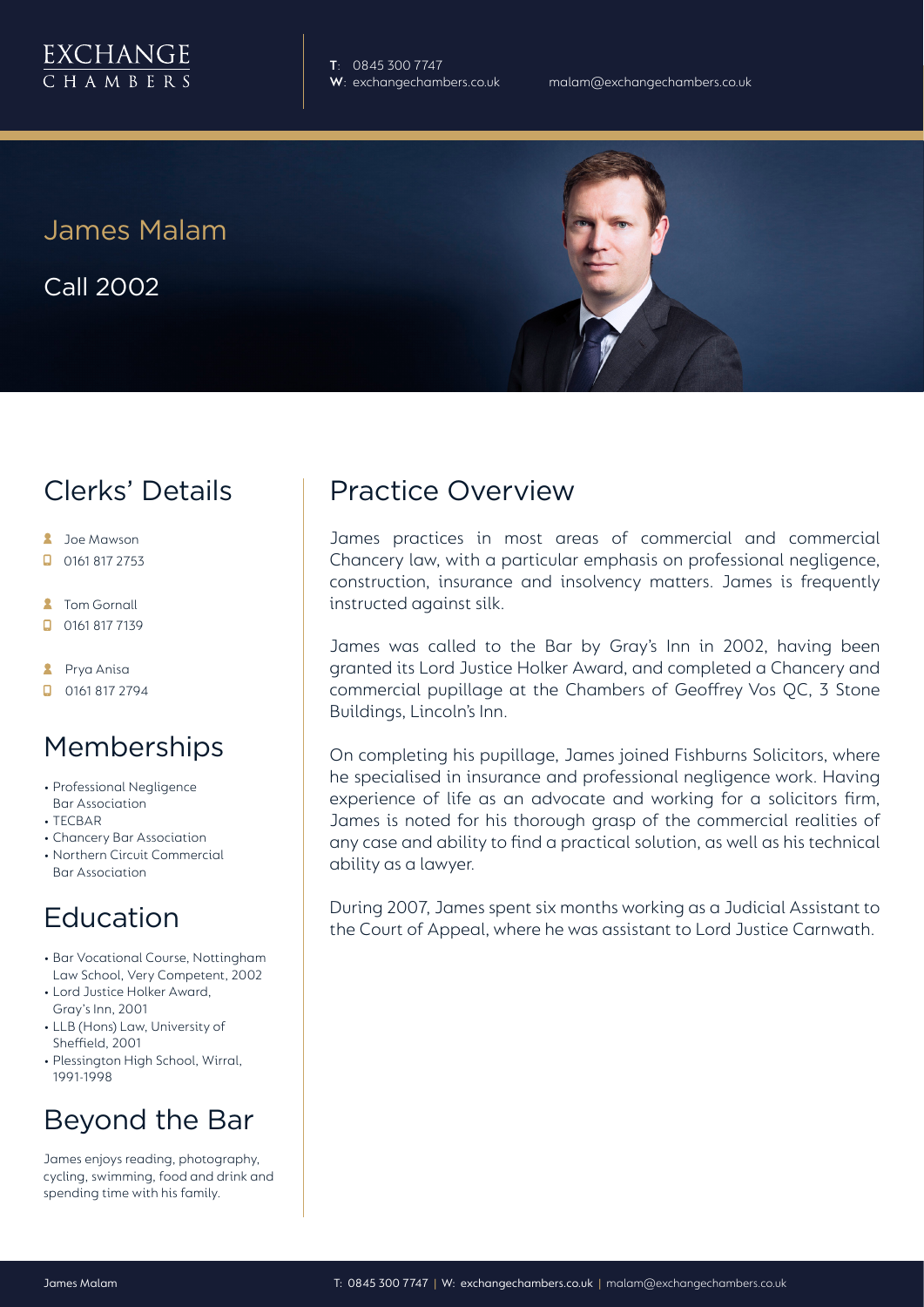

# Recommendations

''James Malam is client-friendly, very good technically, commercially minded when dealing with litigation, and is always very well prepared.'' **Chambers and Partners 2022, Construction**

"He is calm and able to get to the crux of the issues. He has good cross-examination skills." **Chambers and Partners 2022, Professional Negligence**

"Strong technical advice, clear and robust drafting of pleadings, incisive and effective advocacy. Also very easy and pleasant to work with, and prepared to give an off-the-cuff view if asked and to work through the wider strategy of a claim with us. Understands the requirements and priorities of insurer clients"

**The Legal 500 2022, Professional Negligence**

"James is quick to identify the key issues and gets to grips with the case within a short period of time, performing well at trial."

**The Legal 500 2022, Comercial Litigation**

"James was organised and effective in presentation of our client's case. He presented it with clarity and persuasion, both on paper and on his feet. He was calm and reassuring to work with."

**Chambers and Partners 2021, Construction**

"Very good on paper, with clear and forceful pleadings. Just as good before the court. Always feel in safe hands with James on determining the key technical points, putting forward our best case on them."

**The Legal 500 2021, Professional Negligence**

"Technically sound, accessible, thorough, reliable and commercial." **The Legal 500 2021, Property and Construction**

"Technically sound, accessible." **The Legal 500 2021, Commercial Litigation**

"He is very commercial and client-friendly." **Chambers and Partners 2020, Construction**

"He is very good with clients and puts them at ease." **Chambers and Partners 2020, Construction**

"Technically sound and accessible." **The Legal 500 2020, Commercial, Banking, Insolvency and Chancery Law**

"Technically sound, accessible, thorough, reliable and commercial."